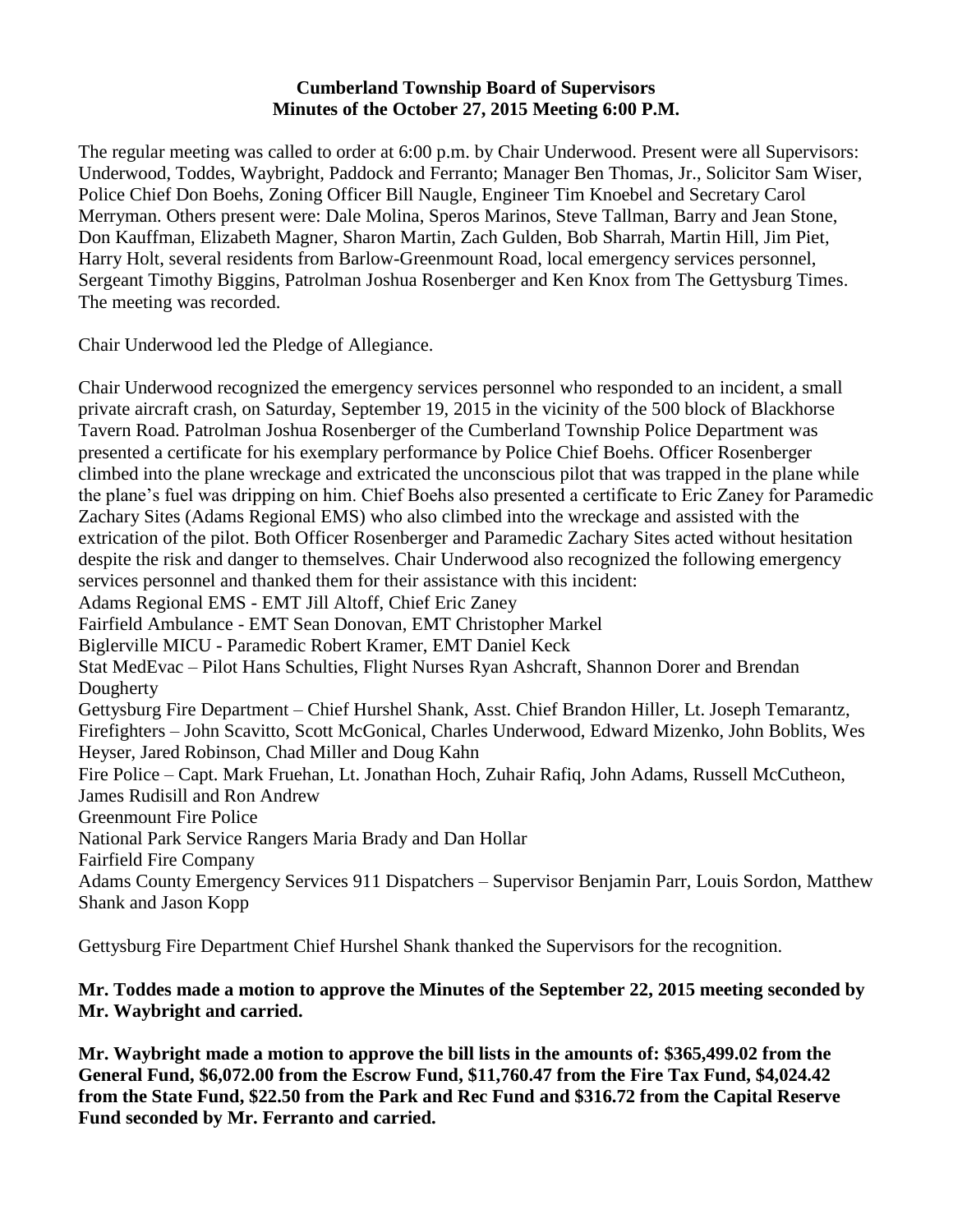## **Engineer/Plans:**

Mr. Knoebel reported that the Board has a letter from Mr. Harry Holt; Business Manager of St. Francis Xavier Church, dated October 20, 2015, requesting an extension to their deadline for completion of the improvements to the intersection of Table Rock and Boyd's School Road until August 31, 2016. He added that the letter explains that they have made significant progress, but they are still working on PennDOT's structural adequacy concerns. Chair Underwood suggested that the extension be until July 1, 2016 a little before the start of school so the Township can check back in with them to see how things are going. **Mr. Paddock made a motion to grant an extension to St. Francis Xavier for the intersection improvements until July 1, 2016 seconded by Mr. Ferranto and carried.**

Mr. Knoebel reported that the Jack Davis Estate Final Subdivision Plan proposes the subdivision of an existing parcel into a 9 acre lot for a new home and a remainder lot of 12.4 acres at the intersection of Pumping Station Road and Roberta Way. Mr. Knoebel added that there is a Sewage Planning Exemption that requires action to be moved on to PA DEP for their approval. Mr. Knoebel explained that the property lies on both sides of Roberta Way and the road is the dividing line for the subdivision. He also explained that the plan proposes conveyance (by deed) of the Roberta Way road parcel to the Township and this proposal will require a Deed of Dedication and review and approval by the Solicitor and Township and the plan will have to be revised to show this. **Mr. Toddes made a motion to approve the Sewage Planning Exemption for the Jack Davis Estate Plan seconded by Mr. Paddock and carried. Mr. Paddock made a motion to approve the Jack Davis Estate Plan subject to the comments in Mr. Knoebel's October 22, 2015 memo being addressed seconded by Mr. Toddes and carried.**

Mr. Knoebel updated the Board on the status of the dedication of the roads in Cumberland Village, Phase 1A and 1B and Cannon Ridge, Phases 1 and 2. He reported that both projects are moving forward and that the Board has approved the acceptance of the deeds of dedication once all outstanding issues have been completed to the satisfaction of the Township Engineer, Manager and Solicitor. Mr. Knoebel reported that a draft of the maintenance bond and deeds of dedication for Cannon Ridge have been received and are being reviewed. Mr. Knoebel also reported that there are site related items that need to be finalized with Cumberland Village and they will be meeting with the developer regarding this.

Mr. Knoebel also reported that the Board has a time extension request from Woodhaven for approval of Cumberland Village, Phase II Preliminary Plan until December 3, 2016. **Mr. Toddes made a motion to approve the request for extension for Cumberland Village, Phase II Preliminary Plan until December 3, 2016 seconded by Mr. Ferranto and carried.** 

Mr. Knoebel also reported that the Board has a request for extension from Mr. Bob Sharrah for the Getty's Point Final Land Development Plan until January 29, 2016. **Mr. Ferranto made a motion to approve the request for extension for Getty's Point Final Land Development Plan until January 29, 2016 seconded by Mr. Paddock and carried.**

# **Public Comment:**

Sharon Martin, 980 Barlow-Greenmount Road, presented an oral and written report regarding a possible group home facility to be located at 960 Barlow-Greenmount Road. Ms. Martin's report included concerns and a "timeline" outlining the receipt of information by the Township and in turn information requested and received by Ms. Martin. Her report also included the dates of all actions relevant to the sale of the property, demolition of the existing house, submission of plans, attendance at meetings etc.

Speros Marinos, 912 Baltimore Pike, on behalf of the Cumberland Township Historical Society, reported that their next meeting will be held on December 7, 2015 and Jackie White will speak about the Fantasyland Theme Park. Mr. Marinos expressed his appreciation for having the York Adams Tax Bureau office accessible and asked that the zoning be updated.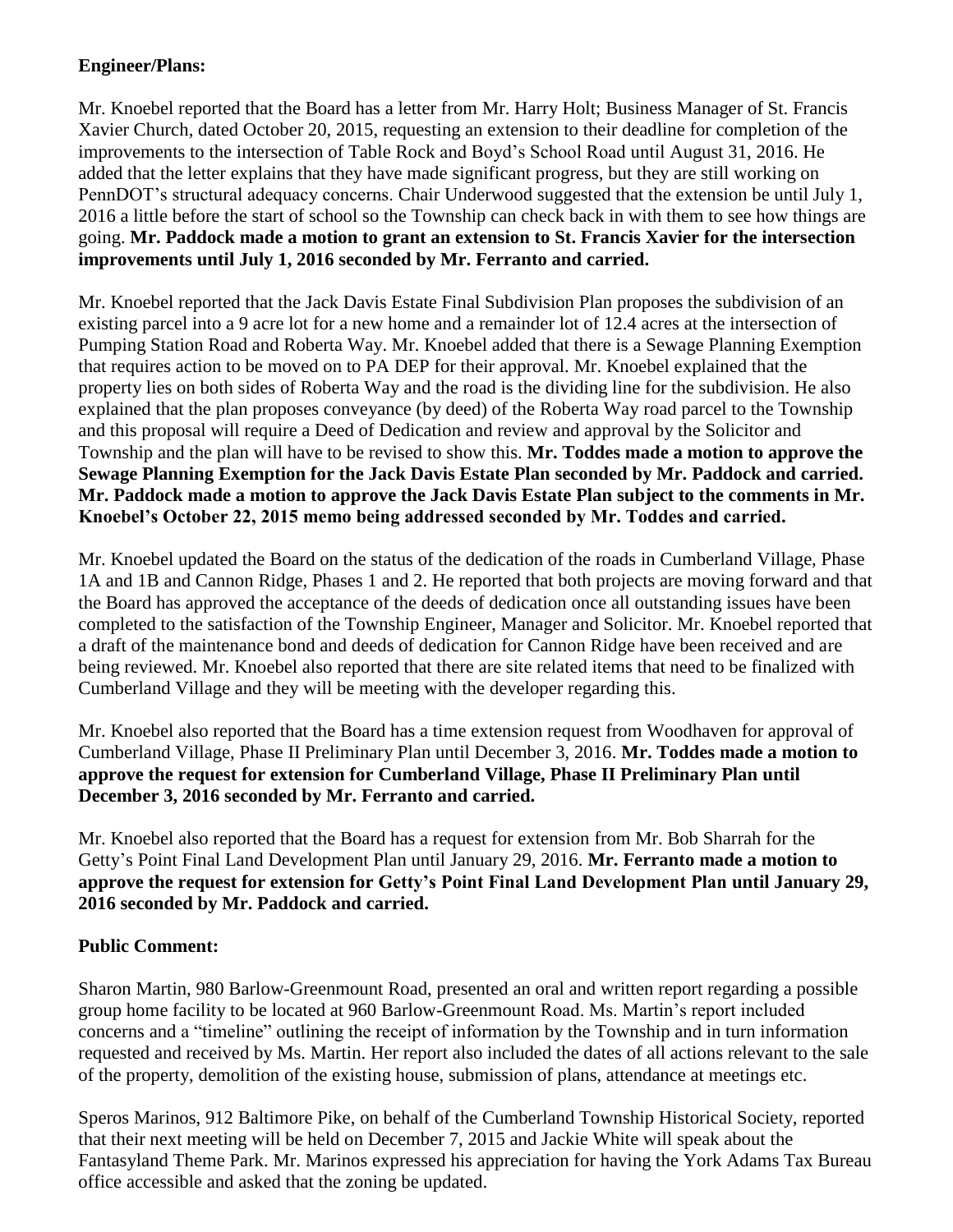### **Police Report:**

Police Chief Don Boehs presented a written and oral report of police activities for the month of August including; 476 complaints, 186 traffic stops, 89 combined arrests, 6 traffic accidents, 10 targeted enforcements and 15,363 patrol miles. He added that they assisted other agencies 14 times and they were assisted eight times. Police Chief Boehs also reported that part-time Officer David M. Ogle has submitted his resignation after ten years of service to the department. He added that Officer Ogle has taken the Chief of Police position for Bendersville Borough and works full-time for Eastern Adams Regional Police Department. **Mr. Waybright made a motion seconded by Mr. Toddes and carried to accept the resignation of Officer David M. Ogle and to wish him well in his future endeavors.**

### **Active Business:**

Mr. Thomas reported that the Board has two proposed agreements for the collection of delinquent Per Capita Taxes beginning in 2016 from J. P. Harris Associates, LLC (current collector) and York Adams Tax Bureau. Mr. Thomas added that the Township does not pay for these collections; they are paid by the delinquent taxpayer. Mr. Thomas recommended a change to the York Adams Tax Bureau based on their collection rates, they have a local office, a local networking system and they currently collect the Township's Earned Income and Local Services taxes. **Mr. Ferranto made a motion to switch delinquent Per Capita Tax collector and approve the agreement with York Adams Tax Bureau effective January 1, 2016 seconded by Mr. Waybright and carried.**

Mr. Thomas also reported that the Board received a Request for Zoning Text Amendment from Mr. Bob Sharrah dated June 29, 2015 regarding the requirement for "central water / sewer facilities" in the R and RMH zones and "public water / sewer facilities" in the Residential Cluster Overlay which creates an apparent inconsistency and possible hardship. Mr. Thomas added that after this was discussed by the Board in July, Solicitor Wiser wrote a draft ordinance which would allow on-lot water / sewer facilities for lots 2.0 acres or greater in the R and RMH districts. Mr. Thomas also added that the Board has comments from the County and Township's Planning Commissions. Mr. Ferranto asked for more time to review this information and for it to be placed on a workshop agenda. There was discussion regarding the inconsistencies in the Zoning Ordinance that were previously worked on and put on hold because of the Comprehensive Plan update. Mr. Ferranto asked for the Board to be provided with a copy of that work.

The Fire Tax reimbursement to Barlow Volunteer Fire Department, in the amount of \$11,760.47, was approved on the Bills List.

Chair Underwood reported that the Finance Committee is recommending that a workshop for November 5, 2015 be scheduled for 6:00 p.m. that evening instead of 8:30 a.m. for staff presentations of the preliminary 2016 budgets. **Mr. Ferranto made a motion to advertise and move the workshop meeting on November 5, 2015 from 8:30 a.m. to 6:00 p.m. seconded by Mr. Toddes and carried.**

Chair Underwood also reported that the Personnel Committee is recommending the promotion of an existing Road Maintenance employee to a vacant Foreman / Crew Leader position at an increase of \$1.00 per hour. **Mr. Waybright made a motion to promote Louis Holbrook to Foreman / Crew Leader for the Road Maintenance department, with a pay increase of \$1.00 per hour, seconded by Mr. Toddes and carried.**

Chair Underwood acknowledged that Halloween "Trick or Treat" will be held on October 31, 2015 from 6:00 p.m. to 8:00 p.m.

### **Solicitor – No report**

### **Committee Reports and comments from Board Members:**